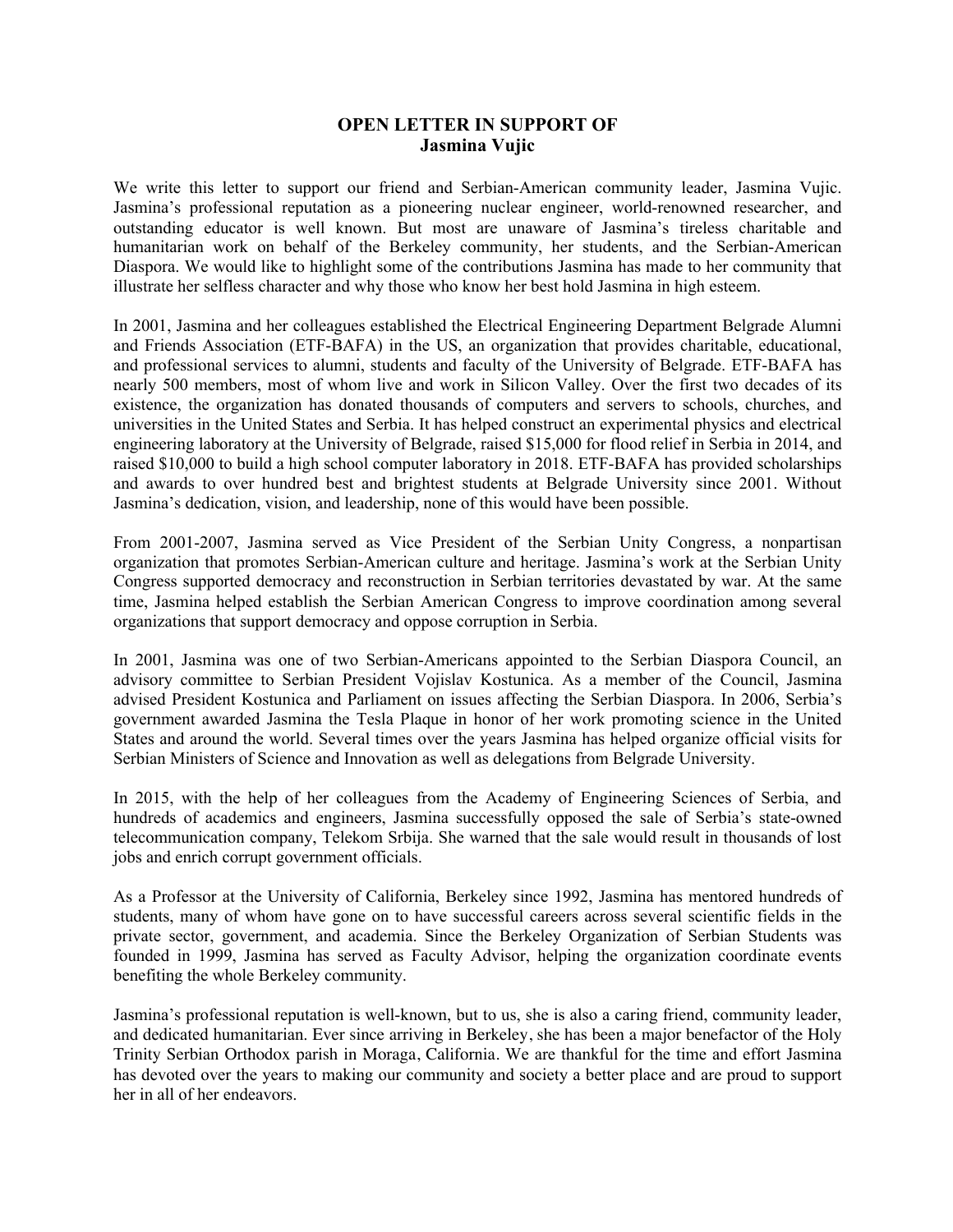# SIGNED (July 2020)

His Grace **Bishop Maxim**, Serbian Orthodox Diocese of Western America Alhambra, California

His Grace **Bishop Grigorije**, Serbian Orthodox Eparchy of Düsseldorf and all of Germany Düsseldorf, Germany

### **Ron Radakovich**

Corporate Vice President (Emeritus), Kaiser Aluminum & Chemical Corp. Order of St. Sava, 1st Degree Nemanja Medal, 2nd Degree, State Union of Serbia and Montenegro Member, Central Church Council (25 years) Vice President, Diocesan Council, Diocese of Western American (12 years) President, Parish Council, Holy Trinity Church, Moraga, California (5 years) Executive Vice President, Serbian Unity Congress (10 years) San Francisco, California

#### **Ljubiša M. Miličić**

Member, Central Church Council Serbian Orthodox Church in North, Central and South America Chicago, Illinois

# **Michael Pravica**, Ph.D., Professor of Physics

University of Nevada Las Vegas, Las Vegas, Nevada

### **Zoran Djordjevic**, Ph.D.

Software Architect and Adjunct Professor of Computer Science Harvard University, Extension School Boston, Massachusetts

## **Martina Hone, Esq.** Attorney

Juris Doctor, University of California, Berkeley, School of Law Bachelor of Arts, University of Chicago Former Associate Undersecretary, US Department of Commerce Chicago, Illinois

#### **Dushica Protic, Esq.**

Attorney, Cornell University BA, Fordham Law School. JD. Former Chief Counsel Regulation, American Stock Exchange and Senior Counsel New York Stock Exchange Board Member, Studenica Foundation Past Executive Board Member Serbian Unity Congress Founder Serbian American Professional Networking LinkedIn (6500 members) Parishioner/Steward Serbian Orthodox Cathedral St Sava (since 1968) New York, New York

## **David Erne, Esq.**

Corporate Attorney Juris Doctor, Harvard University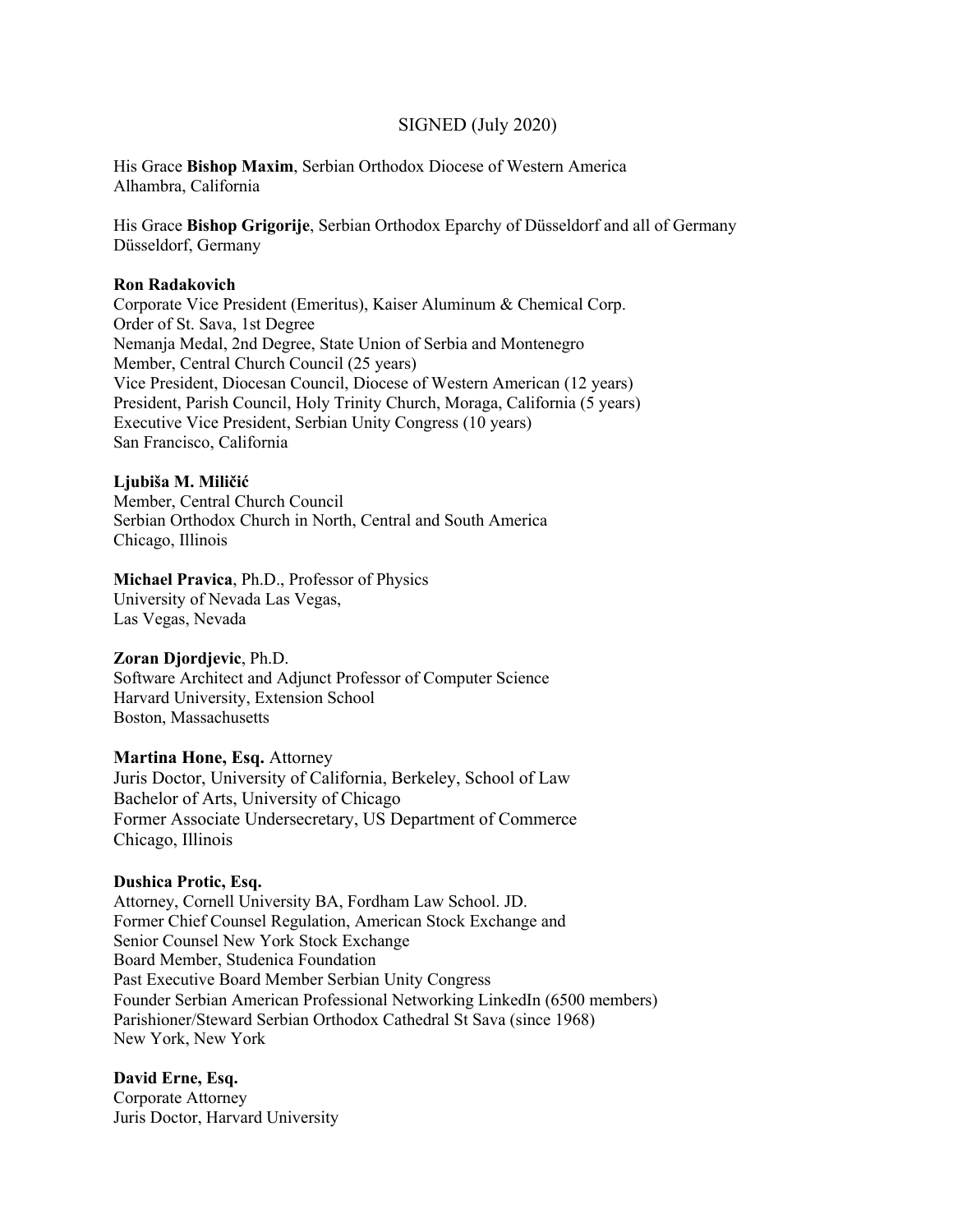Current Board Member of Five Fortune 500 corporations Milwaukee, Wisconsin

## **Edita Krunic**

President, Select International Tours and Cruises Former Board Member, Serbian Unity Congress Flemington, New Jersey

#### **Aleksandar Djuricic**

President, Serbian American Leadership Conference Juris Doctor, Indiana University Robert H. McKinney School of Law Bachelor of Arts in Political Science, DePaul University Member, St. John the Baptist Bellwood Indianapolis, Indianа

**Anne Erne,** Philanthropist Milwaukee, Wisconsin Alhambra, California

#### **Jasmina Theodore Boulanger**

Juris Doctor and Master of Science, Economics Order of St. Sava, 2d degree Former President, Serbian Unity Congress Former First Vice President of Diocesan Council, Diocese of Western America Parishioner, St. Steven's Cathedral Board of Directors, International Orthodox Christian Charities Former President, Cotton Point Advisors, LLC Former Vice President, Conexant Systems, Inc.

### **Luka Erceg, Esq.**

J.D., LL.M., M.B.A., C.I.R.A. Attorney and counselor-at-law (Texas Bar no. 24040868) San Diego, California

#### **Nikola Lonchar**

President / Founder Tesla Science Foundation USA http://teslasciencefoundation.org/

**Lazar Supic,** Ph.D. Berkeley, California

**Miroslav Popovic,** Ph.D. Berkeley, California

#### **Alex Machaskee**

Retired Publisher, President and Chief Executive Officer of *The Plain Dealer,* Ohio's largest newspaper Former Chairman of the Board of United Way Services and Lifetime Director of United Way Chairman International Orthodox Christian Charities Honorary Consul for the Republic of Serbia Recipient of numerous awards, including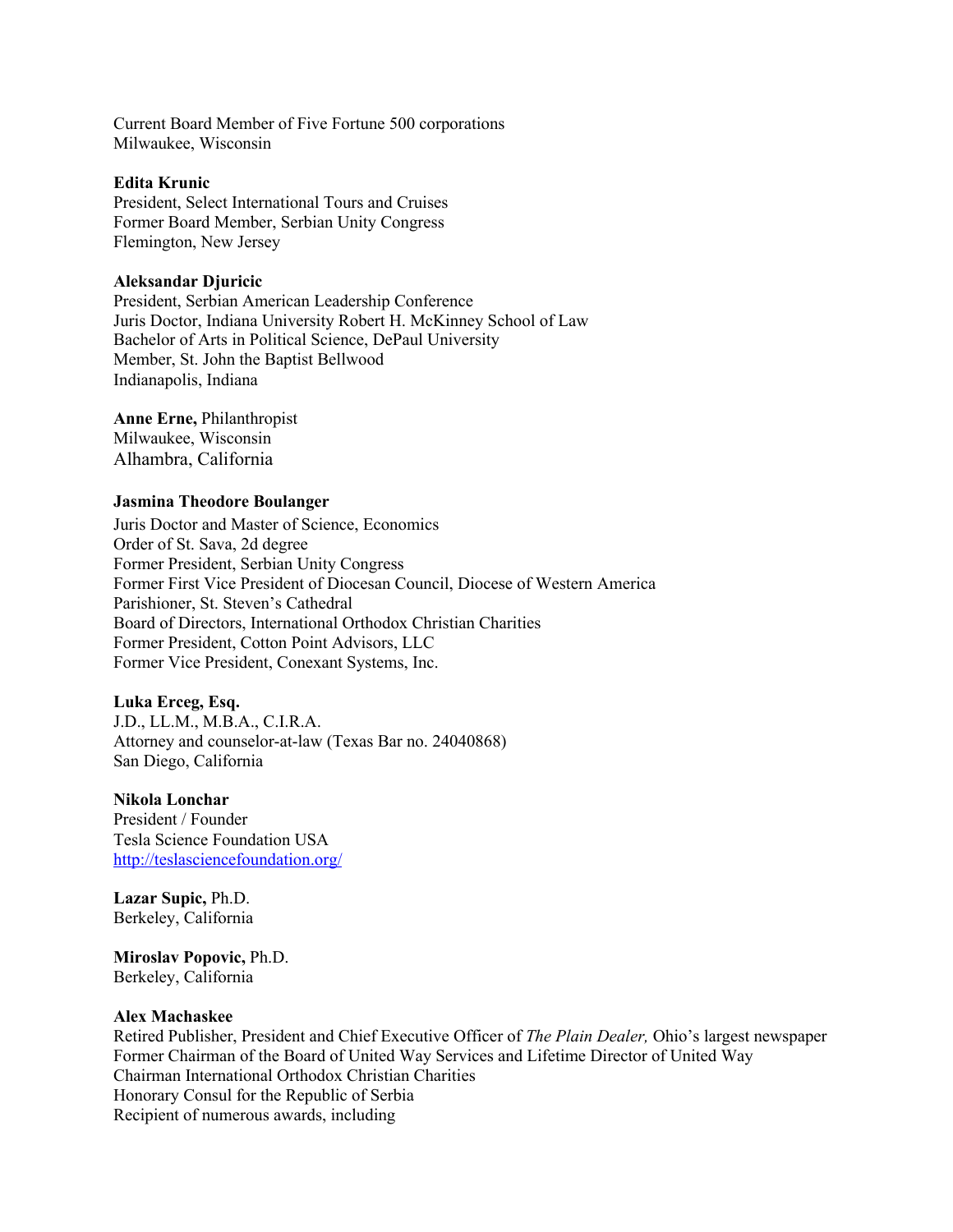The Associated Press Special Recognition Award for exemplary service in print journalism; The Ellis Island Medal of Honor Beachwood, Ohio http://clevelandinternationalhalloffame.com/alex-machaskee-2010

#### **Milana (Mim) Karlo Bizic**

National Award Winning Teacher by the Smithsonian Institute, Apple Computer, University of Pittsburgh, Westinghouse, NECC Aliquippa, Pennsylvania

## **Nenad Vukicevic**

Vice President, Intrepid Technology, Inc. Founder, Blago Fund, a US nonprofit dedicated to the preservation of Serbian treasures (monasteries, frescoеs) Half Moon Bay, California

**Radmilo Bozinovic**, Ph.D. Mathematics Entrepreneur San Jose, California

**Vojin Joksimovich**, Ph.D Nuclear Engineering, Former President Serbian Unity Congress, Author of three books on Yugoslav Wars, over 100 articles in foreign affairs

**Djordje Popovic** Ph.D., University of Southern California R&D Manager, Vyaire Medical (ex CareFusion) Founder and CEO, Serbian American Foundation for Kosovo San Diego, California

**David Vuich**, Chairman of the Board xCube International Corporation Official spokesman of NASA and the Apollo 11 Program Alexandria, Virginia

# **Alexandra Brkic Griffin**

Policy, Change Management and Communication Strategist Former Aide to Rep. Helen Delich Bentley Alexandria, Virginia

## **Mirjana Misic**, Attorney

Co-founder of the American Serbian Women's Caucus This organization from the first day helped work of the Criminal Court in Hague San Francisco, California

### **Prof. Branislav Radeljic, PhD, SFHEA**

Visiting Professor of European Politics Faculty of Social Sciences Antonio de Nebrija University Campus Madrid-Princesa, Madrid

**Zorka Vukmirovic**, Ph.D., Retired Research Professor